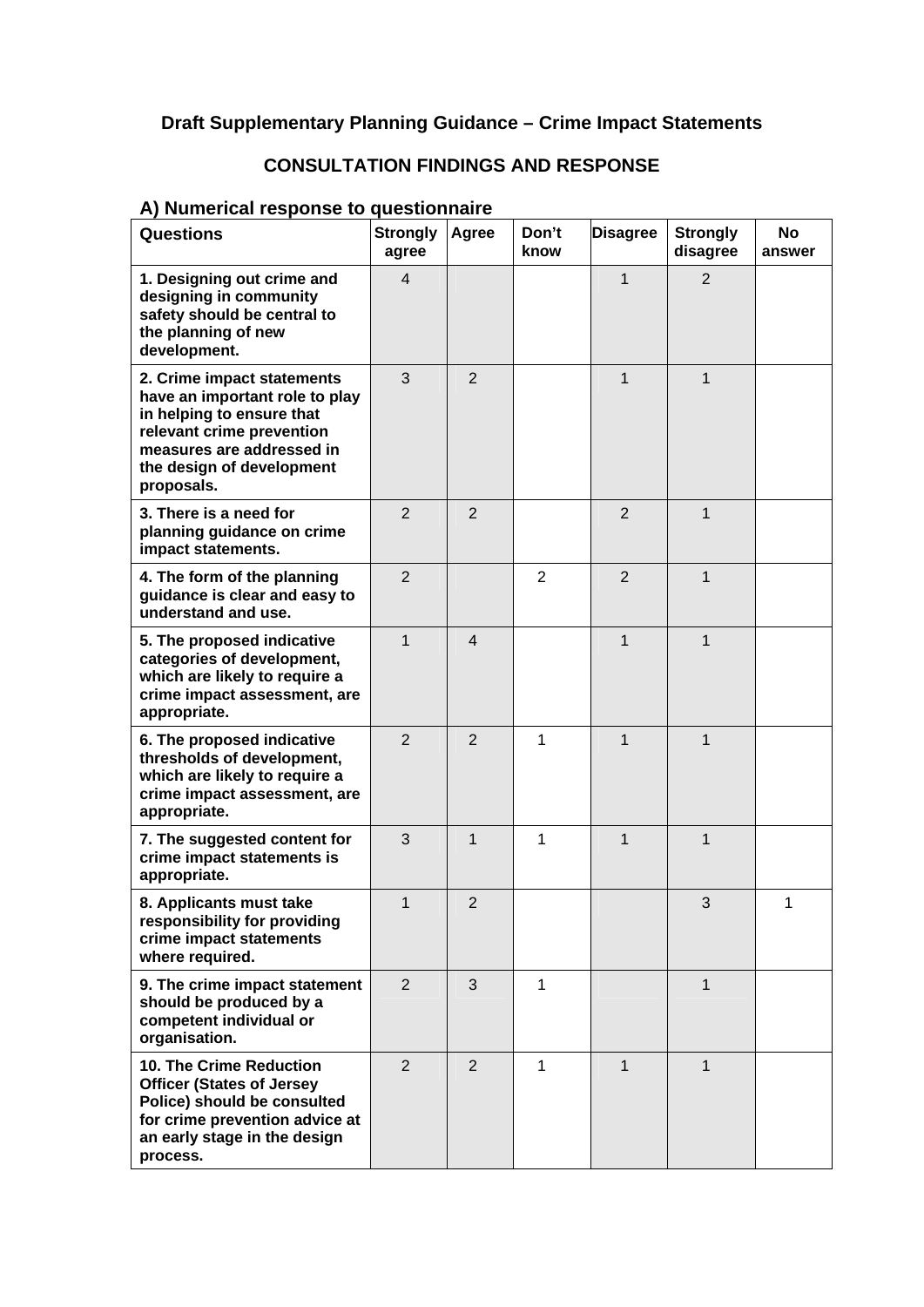## **B) Response to representations received with the questionnaire returns**

| No. | Responder          | <b>Representations / comments</b>                                                                                                                                                                                                                                                                                                                                                                                                                      | <b>Officer Response</b>                                                                                                                                                                                                                                                                                                                                                                                                                                                                                                                                                                                                                                                                                                                                                                                                                                                                                                                                                                                                                                                                                                                                                                                                                                                                                                                                                                                                              | Minister's<br><b>Decision</b> |
|-----|--------------------|--------------------------------------------------------------------------------------------------------------------------------------------------------------------------------------------------------------------------------------------------------------------------------------------------------------------------------------------------------------------------------------------------------------------------------------------------------|--------------------------------------------------------------------------------------------------------------------------------------------------------------------------------------------------------------------------------------------------------------------------------------------------------------------------------------------------------------------------------------------------------------------------------------------------------------------------------------------------------------------------------------------------------------------------------------------------------------------------------------------------------------------------------------------------------------------------------------------------------------------------------------------------------------------------------------------------------------------------------------------------------------------------------------------------------------------------------------------------------------------------------------------------------------------------------------------------------------------------------------------------------------------------------------------------------------------------------------------------------------------------------------------------------------------------------------------------------------------------------------------------------------------------------------|-------------------------------|
| 1.  | Mike<br>Waddington | Under para.7.1 the typical design<br>solutions seem to point to gated<br>communities being the answer to<br>housing developments and that CCTV<br>will become the new standard<br>response to crime. I do not want to<br>see either of these become the norm<br>for Jersey, but I think that developers<br>will take the easy option to satisfy<br>these requirements and so this would<br>be the outcome I would expect based<br>on this proposition. | Do not agree.<br>Para 7.1 states: "Crime impact statements should include an<br>explanation of how existing and potential crime and disorder issues<br>have been addressed and demonstrate how established and well<br>tested principles of 'designing out crime' have been taken into account<br>in the preparation of development proposals."<br>The statement does not mention gated communities or CCTV and<br>there are no grounds for thinking this will become a standard response<br>to crime.<br>The prevention of crime and enhancement of community safety in new<br>developments are laudable objectives, which can be largely addressed<br>through good design and planning in a positive way that creates<br>attractive environments and avoids any need for gated communities<br>and CCTV.<br>There are sources of information referred to in the advice note, which<br>provide details of design principles for crime prevention and best<br>practice. It is also envisaged that this guidance will soon be<br>supplemented by a new advice note on 'Design for homes'.<br>Typically, design solutions to discourage crime, will relate (among<br>other things) to creating places which:<br>include well-defined routes that allow for convenient movement of<br>people without compromising security;<br>avoid conflicting / incompatible uses;<br>ensure publicly accessible spaces are overlooked by introducing | No change                     |
|     |                    |                                                                                                                                                                                                                                                                                                                                                                                                                                                        | opportunities for natural surveillance;<br>introduce clearly defined 'public' and 'private' areas;                                                                                                                                                                                                                                                                                                                                                                                                                                                                                                                                                                                                                                                                                                                                                                                                                                                                                                                                                                                                                                                                                                                                                                                                                                                                                                                                   |                               |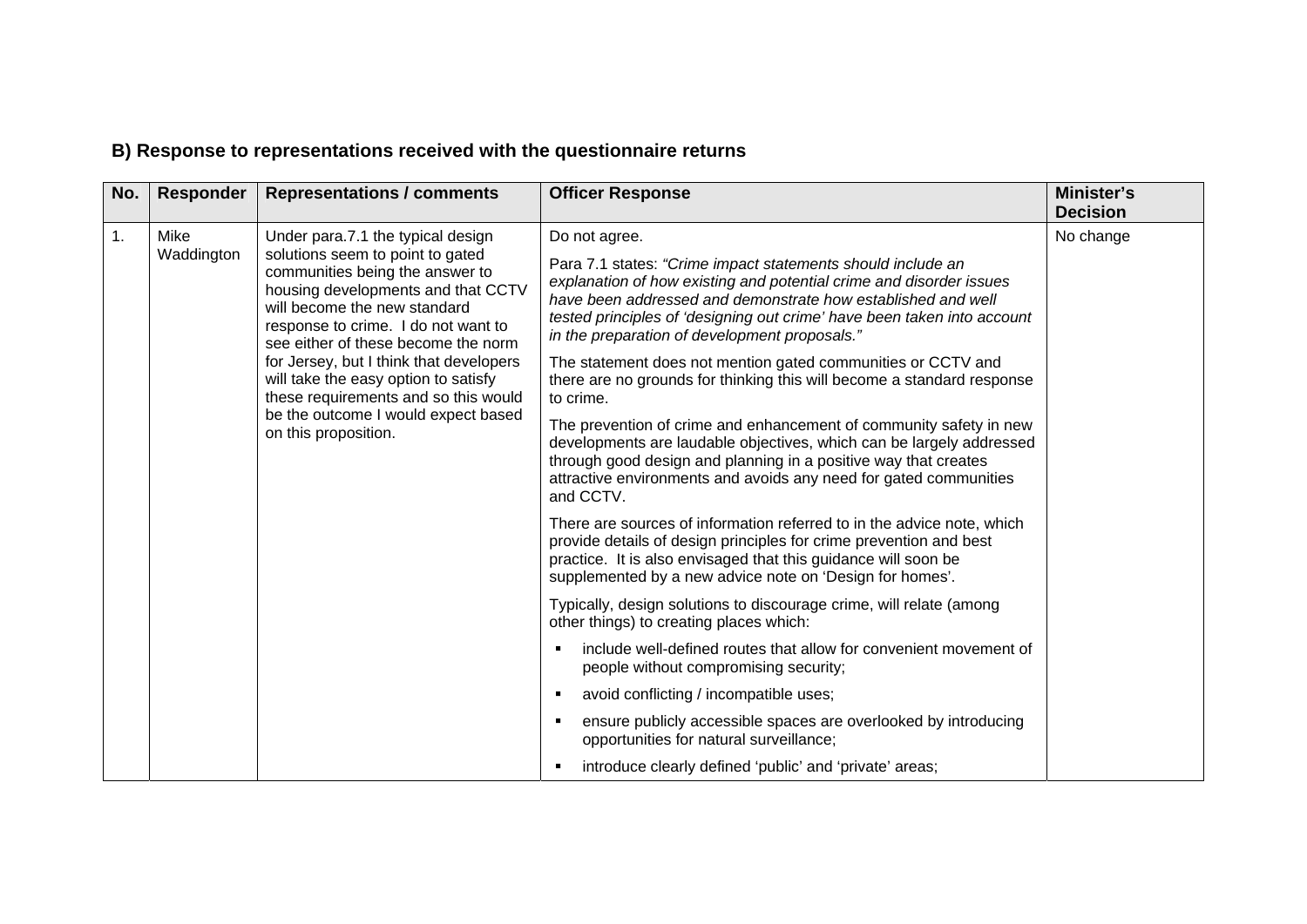|     |           |                                                                                                    | encourage appropriate levels of activity in the public realm at<br>different times of day;                                                                                                                                                                                                                                                                                                           |           |
|-----|-----------|----------------------------------------------------------------------------------------------------|------------------------------------------------------------------------------------------------------------------------------------------------------------------------------------------------------------------------------------------------------------------------------------------------------------------------------------------------------------------------------------------------------|-----------|
|     |           |                                                                                                    | allow for good management and maintenance of the public realm.                                                                                                                                                                                                                                                                                                                                       |           |
|     |           |                                                                                                    | The use of CCTV is often an emotive and contentious issue and in<br>certain locations such measures can be regarded by many as intrusive<br>and a restriction on personal freedom. This will no doubt lead some to<br>recall George Orwell's 'Big Brother is watching you' slogan.                                                                                                                   |           |
|     |           |                                                                                                    | However, there may be a legitimate role for CCTV cameras in certain<br>new developments, particularly in crime sensitive areas, and each case<br>will need to be considered carefully on its merits. This should not be<br>considered as an alternative to getting the design right. That said,<br>CCTV can sometimes be used retrospectively to compensate for poor<br>design.                      |           |
| 2.1 | Anonymous | Good design should be central to the<br>planning of new development and<br>crime impact ancillary. | Do not agree. Good design should be about creating attractive places<br>where people want to live, work and enjoy themselves. To achieve<br>good design and better places, designers need to think in a holistic<br>manner from the outset. They must consider all aspects of design and<br>not emphasise a few aspects at the expense of others.                                                    | No change |
|     |           |                                                                                                    | Island Plan policies SP7 (Better by design) and GD7 (Design quality)<br>serve to emphasise the many components that need to be addressed<br>to achieve high quality design, including designing out crime and<br>facilitating personal safety and security.                                                                                                                                          |           |
|     |           |                                                                                                    | Crime prevention is an important issue to consider as part of the<br>design process, to help in creating a safe and secure environment and<br>so improve quality of life. It shouldn't be treated as an ancillary bolt-on<br>consideration, otherwise it will be ineffective, or the development<br>proposals will require major revisions to create environments that are<br>attractive and secure. |           |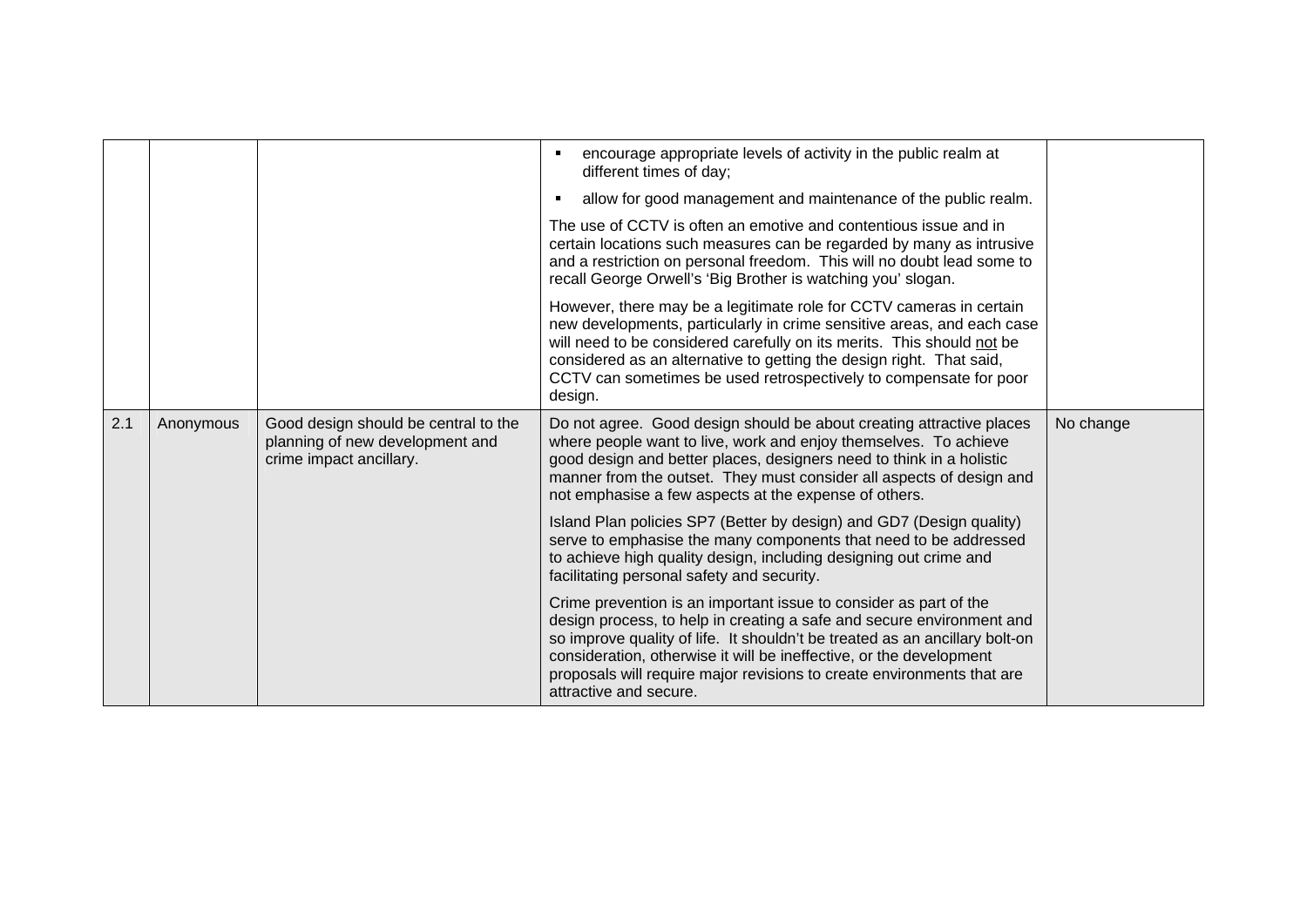| 2.2 |           | Jersey-relevant guidance should be<br>produced, not UK derivatives.                                                   | Do not agree. It makes perfect sense to make use of best practice<br>elsewhere and to refer to relevant UK guidance documents, which are<br>evidence-based and promote principles and lessons that are<br>transferable to the Island context.                                     | No change |
|-----|-----------|-----------------------------------------------------------------------------------------------------------------------|-----------------------------------------------------------------------------------------------------------------------------------------------------------------------------------------------------------------------------------------------------------------------------------|-----------|
|     |           |                                                                                                                       | The principles put forward in, for example, 'Safer places' or 'Secured<br>by design', are equally applicable to Jersey.                                                                                                                                                           |           |
|     |           |                                                                                                                       | Any attempt to 'reinvent the wheel' in this regard would be<br>unnecessary and unjustified duplication and a considerable waste of<br>resources.                                                                                                                                  |           |
| 2.3 |           | Until the Minister's "Design for Homes"<br>SPG (long overdue) is available, the<br>CIS SPG should not be implemented. | Do not agree. The latest version of the draft 'Design for homes' is<br>likely to be released shortly. Although it will contain guidance on<br>'security and crime reduction', this is not a reason for delaying the<br>implementation of the guidance on Crime impact statements. | No change |
|     |           |                                                                                                                       | Crime impact statements are a requirement now, as set out in<br>approved Island Plan policies GD1 and GD7. It is important, therefore,<br>that clarification is provided on when they are required and what they<br>should contain.                                               |           |
|     |           |                                                                                                                       | Furthermore, there is plenty of sound guidance available on best<br>practice in designing for safety and security in new developments,<br>which is available from the Crime Reduction Unit and key reference<br>documents referred to in the CIS advice note.                     |           |
| 3.1 | Anonymous | Would such a statement have:                                                                                          | The development of the town park was driven by a States' agreement                                                                                                                                                                                                                | No change |
|     |           | a) prevented the development of the<br>Town Park? b) prevented the bullying<br>reported on the Town Park?             | and the inclusion of the proposed park in the North of Town<br>Masterplan. The planning application process and any associated<br>Crime impact statement would only have an influence on the design<br>and layout.                                                                |           |
|     |           | c) prevented the assaults reported in<br>the Town Park?                                                               | A CIS could have flagged up the risks of crime and disorder for such a<br>use in such a location and identified design solutions to minimise the                                                                                                                                  |           |
|     |           | d) prevented the anti-social behaviour<br>in the Town Park?                                                           | vulnerability to crime, as far as practicable, bearing in mind site<br>constraints and other design objectives. Indeed, recommendations on<br>crime prevention by the States of Jersey Police were submitted and                                                                  |           |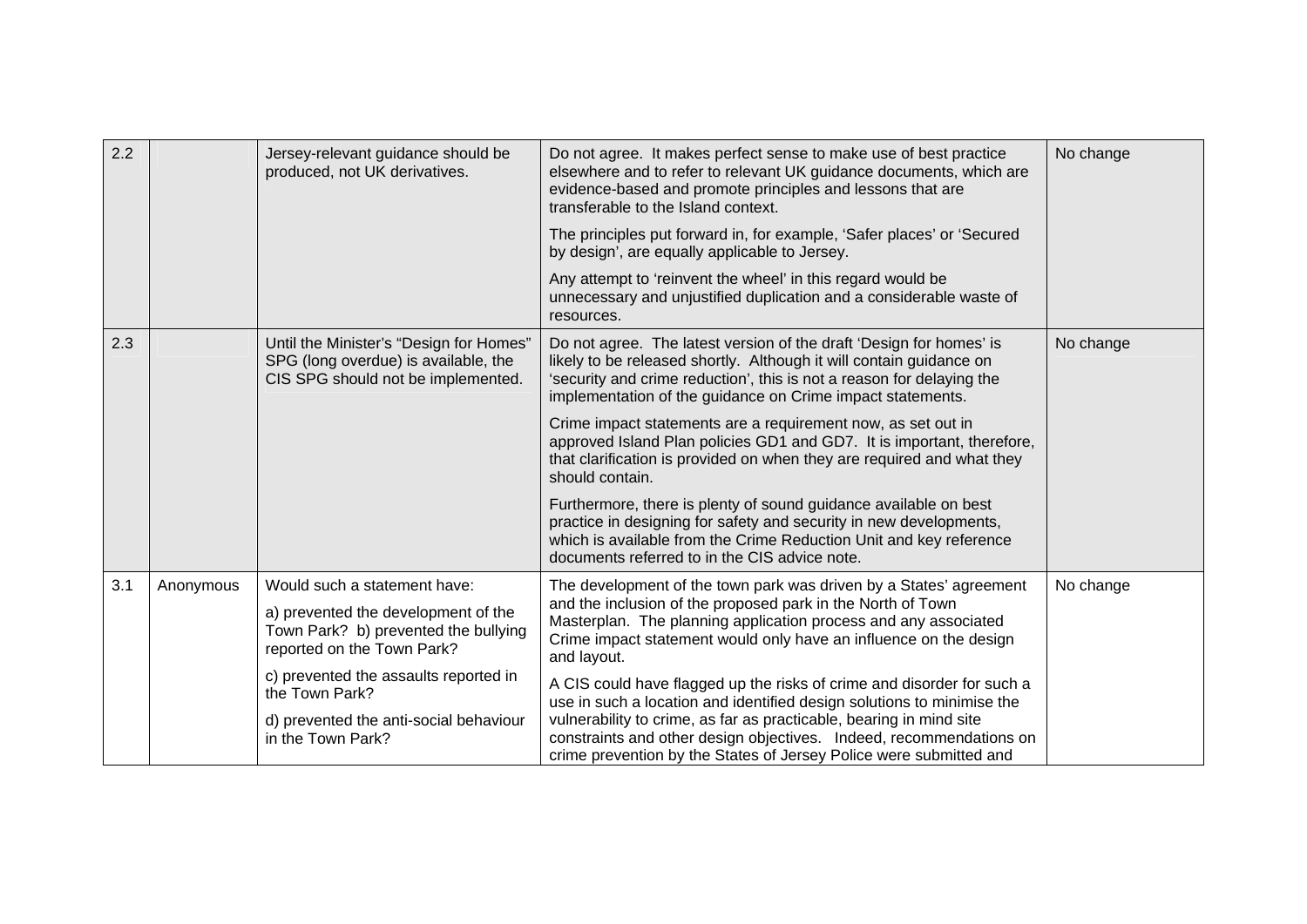|     |                                                                                                | acted upon as part of the planning application process.                                                                                                                                                                                                                                                                                                                                                                                                                                                                                                                                                                                |           |
|-----|------------------------------------------------------------------------------------------------|----------------------------------------------------------------------------------------------------------------------------------------------------------------------------------------------------------------------------------------------------------------------------------------------------------------------------------------------------------------------------------------------------------------------------------------------------------------------------------------------------------------------------------------------------------------------------------------------------------------------------------------|-----------|
|     |                                                                                                | To be most effective, however, the Crime impact statement would have<br>needed to be drawn up earlier in the design process.                                                                                                                                                                                                                                                                                                                                                                                                                                                                                                           |           |
|     |                                                                                                | Whether the current degree of anti-social behaviour in the specific case<br>of the Town Park would have been prevented is open to conjecture,<br>especially given the limitations of surveillance from surrounding<br>buildings in the evenings.                                                                                                                                                                                                                                                                                                                                                                                       |           |
| 3.2 | Will this statement increase the<br>amount of unnecessary paperwork<br>required by Government? | It is not accepted that CISs will increase the amount of unnecessary<br>paperwork. The States of Jersey has approved an Island Plan which<br>highlights the importance of designing out crime and facilitating<br>personal safety and security in new developments. This is considered<br>important in ensuring the creation of well-designed places where<br>people feel safe and secure. To this end, the approved policies require<br>the submission of Crime impact statements where appropriate. The<br>guidance places limits on when a CIS is required and this will involved<br>a relatively small proportion of applications. | No change |
| 3.3 | Will it require additional staff in the<br>Civil Service?                                      | <b>No</b>                                                                                                                                                                                                                                                                                                                                                                                                                                                                                                                                                                                                                              | No change |
| 3.4 | Will it make jobs for retired Police<br>Officers to act as 'competent<br>individuals'?         | It does not follow that an individual competent to prepare a CIS needs<br>to be a former Police Officer. It could just as easily be an architect. In<br>any event, it needs to be a person who has the necessary knowledge<br>and ability to:<br>understand the crime and disorder issues involved;<br>٠                                                                                                                                                                                                                                                                                                                               | No change |
|     |                                                                                                | assess how to address them through well-tested design<br>٠<br>principles; and                                                                                                                                                                                                                                                                                                                                                                                                                                                                                                                                                          |           |
|     |                                                                                                | clearly explain the issues and proposed solutions in an<br>evidence-based crime impact statement (i.e. which reflects the<br>format included in the draft SPG).                                                                                                                                                                                                                                                                                                                                                                                                                                                                        |           |
| 3.5 | Will it have any useful effect?                                                                | Yes. See earlier comments.                                                                                                                                                                                                                                                                                                                                                                                                                                                                                                                                                                                                             | No change |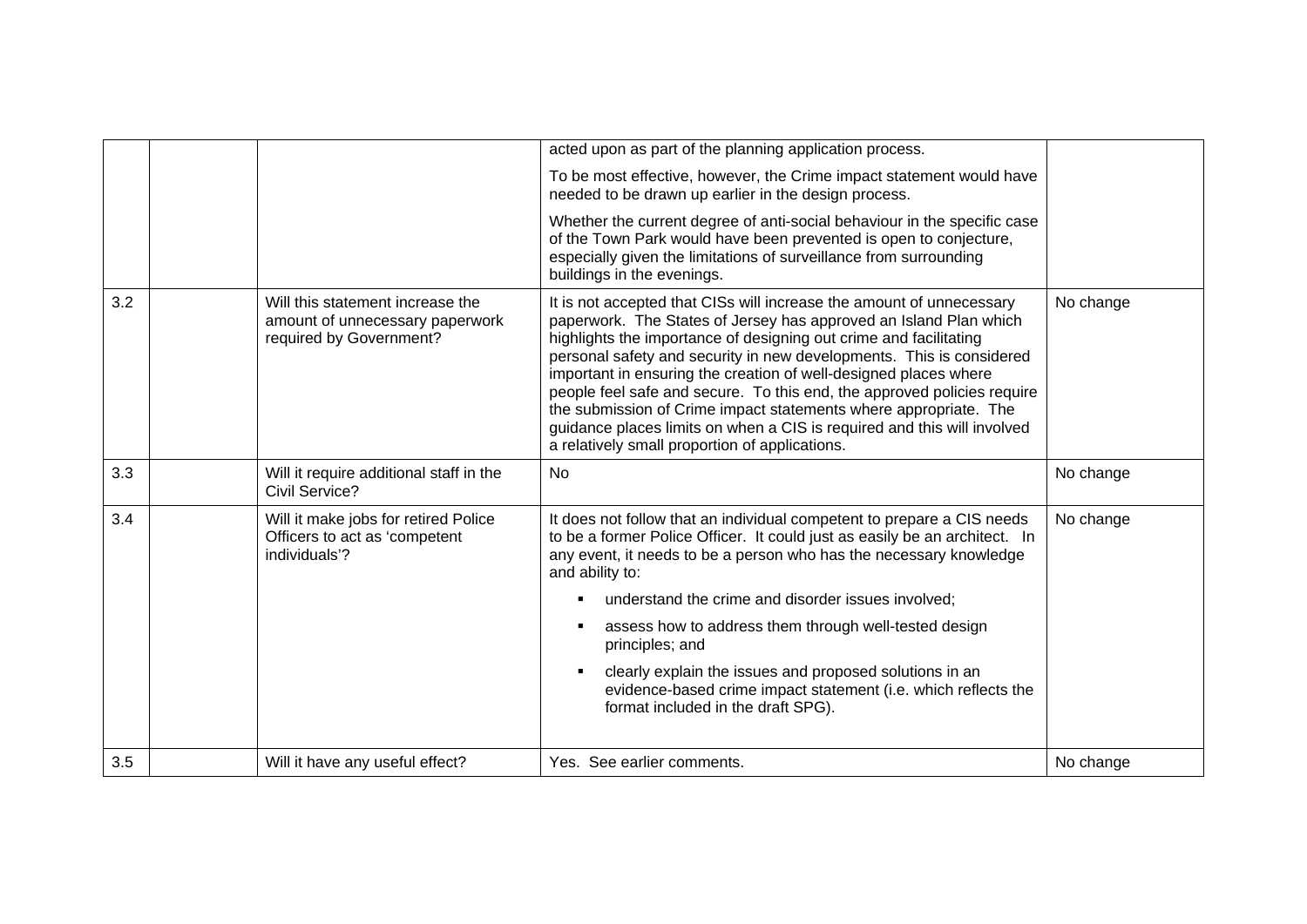| 3.6 |         | Can we legislate out "perception and<br>perceived danger"?                                                                                               | The fear of crime can have a corrosive effect on individuals and<br>communities and have a negative impact on quality of life. It is real<br>and affects behaviour and social life. People not only need to be safe,<br>but they need to feel safe. There are numerous ways to reduce the<br>fear of crime (e.g. community policing). Land use planning has a part<br>to play in this, by helping to create well-designed and safer new<br>developments, through the sort of design solutions addressed in the<br>answer to question 1 above. Not only can such solutions positively<br>affect the perceptions of residents and users, they can also increase<br>the perceived risks for potential offenders. | No change |
|-----|---------|----------------------------------------------------------------------------------------------------------------------------------------------------------|---------------------------------------------------------------------------------------------------------------------------------------------------------------------------------------------------------------------------------------------------------------------------------------------------------------------------------------------------------------------------------------------------------------------------------------------------------------------------------------------------------------------------------------------------------------------------------------------------------------------------------------------------------------------------------------------------------------|-----------|
| 3.7 |         | Will the Planning Department carry out<br>a cost benefit analysis?                                                                                       | The department does not consider that a cost benefit analysis is<br>warranted.                                                                                                                                                                                                                                                                                                                                                                                                                                                                                                                                                                                                                                | No change |
|     |         |                                                                                                                                                          | Current planning policy simply requires that the design process for new<br>development incorporates the principles of designing out crime to<br>make places safer (among many other factors). This is about good<br>design. Good design and layout can make crimes more difficult to<br>commit, increase the likelihood of detection of criminal activity and<br>improve public perceptions of safety. It is held that factoring crime<br>prevention measures into project designs need not increase costs<br>(although it does require some thought and imagination). Any costs<br>that are incurred are likely to be outweighed by the benefits.                                                            |           |
|     |         |                                                                                                                                                          | Indeed, designing out crime at the start where the design can influence<br>choices and behaviour makes sense financially and is cost effective in<br>the longer term. Once a development is complete the opportunity to<br>incorporate effective crime prevention is lost. Any costs associated<br>with correcting or managing badly designed developments to achieve<br>effective crime prevention (as an add-on) will then be much greater.                                                                                                                                                                                                                                                                 |           |
| 4.1 | K. Shaw | Strongly agree that making designing                                                                                                                     | Support noted.                                                                                                                                                                                                                                                                                                                                                                                                                                                                                                                                                                                                                                                                                                | No change |
|     |         | out crime and designing in community<br>safety central to the planning of new<br>development "makes commonsense<br>and is pro-active - must include site | It is recognised that building sites can be a target for thieves and that<br>adequate security measures need to be taken to reduce the risk. This<br>is not, however, a land use planning matter.                                                                                                                                                                                                                                                                                                                                                                                                                                                                                                             |           |
|     |         | security though!"                                                                                                                                        | Developers should seek advice, as necessary, from the Police Crime                                                                                                                                                                                                                                                                                                                                                                                                                                                                                                                                                                                                                                            |           |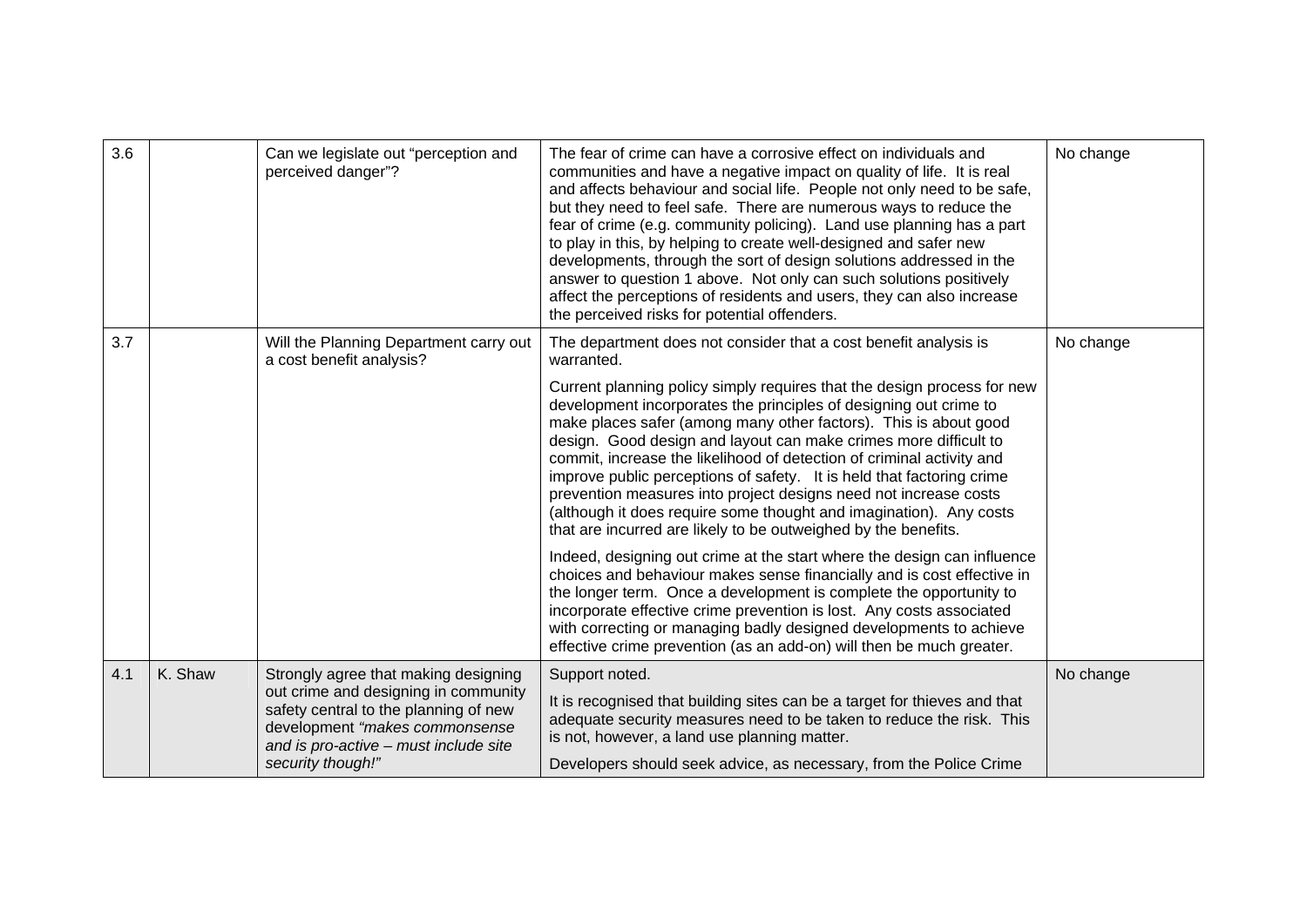|     |                                                                                                                                                                                                                                                                                               | <b>Reduction Unit.</b>                                                                                                                                                                                                                                                                                               |           |
|-----|-----------------------------------------------------------------------------------------------------------------------------------------------------------------------------------------------------------------------------------------------------------------------------------------------|----------------------------------------------------------------------------------------------------------------------------------------------------------------------------------------------------------------------------------------------------------------------------------------------------------------------|-----------|
| 4.2 | Agree that crime impact statements<br>have an important role to play in<br>helping to ensure that relevant crime<br>prevention measures are addressed in<br>the design of development proposals,<br>because it "proves that forethought<br>has taken place - and can be<br>monitored".        | <b>Noted</b>                                                                                                                                                                                                                                                                                                         | No change |
| 4.3 | Agree there is a need for planning<br>guidance on crime impact statements<br>because "expert guidance -previous<br>experience etc."                                                                                                                                                           | <b>Noted</b>                                                                                                                                                                                                                                                                                                         | No change |
| 4.4 | The form of the planning guidance<br>"looks okmay require more specific<br>detail".                                                                                                                                                                                                           | Noted.<br>More specific detail regarding the principles of crime prevention is<br>available from the Crime Reduction Unit and key reference documents<br>referred to in the CIS advice note. It will also be included in<br>forthcoming supplementary planning guidance (including the draft<br>'Design for homes'). | No change |
| 4.5 | Agree that the proposed indicative<br>categories of development, which are<br>likely to require a crime impact<br>assessment and the suggested<br>content of crime impact statements<br>"look ok at this time. - need to be<br>reviewed on a regular basis + look<br>back at other projects". | Noted.<br>It is the intention to regularly monitor the performance of planning<br>policies and supplementary planning guidance.                                                                                                                                                                                      | No change |
| 4.6 | "Issues (Crime Prevention) need to be<br>designed in, not bolted on. Too many<br>examples of developments having<br>problems after being built. Carlton                                                                                                                                       | Noted.<br>It is agreed that crime prevention measures need to be incorporated<br>into schemes from the start of the design process. See response to                                                                                                                                                                  | No change |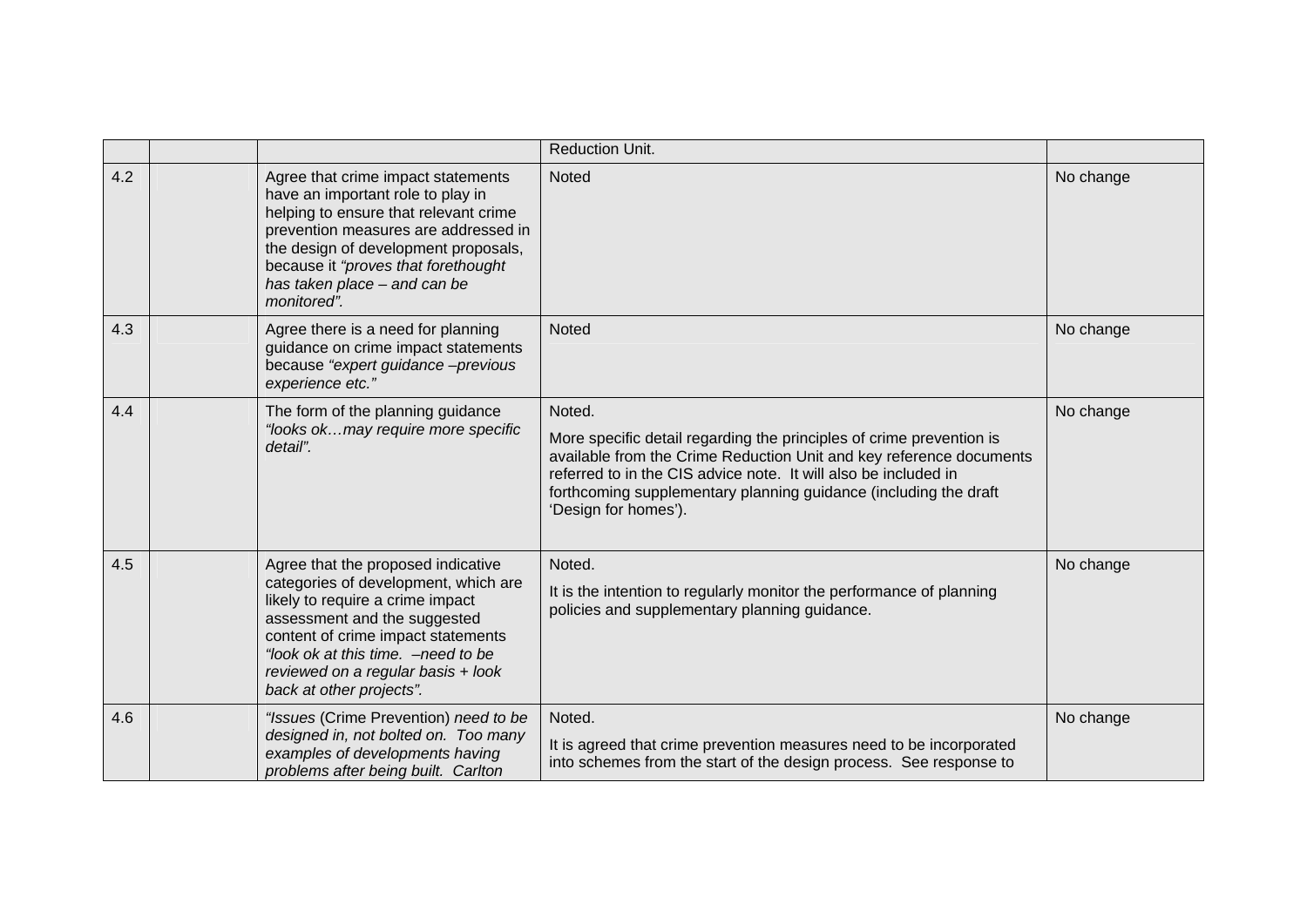|     | Flats + flats in La Motte Street – both<br>are too easy to gain entrance, even<br>though they appear secure!!!"                                                                                                                                                 | comment 2.1.                           |           |
|-----|-----------------------------------------------------------------------------------------------------------------------------------------------------------------------------------------------------------------------------------------------------------------|----------------------------------------|-----------|
| 4.7 | Strongly agree that the crime impact<br>statement should be produced by a<br>competent individual or organisation,<br>but "define competent - a named<br>person with a professional qualification<br>for later liability check!!"                               | Noted.<br>See response to comment 3.4. | No change |
| 4.8 | Strongly agree that the Crime<br>Reduction Officer should be consulted<br>for crime prevention advice at an early<br>stage in the design process, because:<br>"at this time, he/she will have more<br>access to local knowledge re relevant<br><i>issues</i> ". | <b>Noted</b>                           | No change |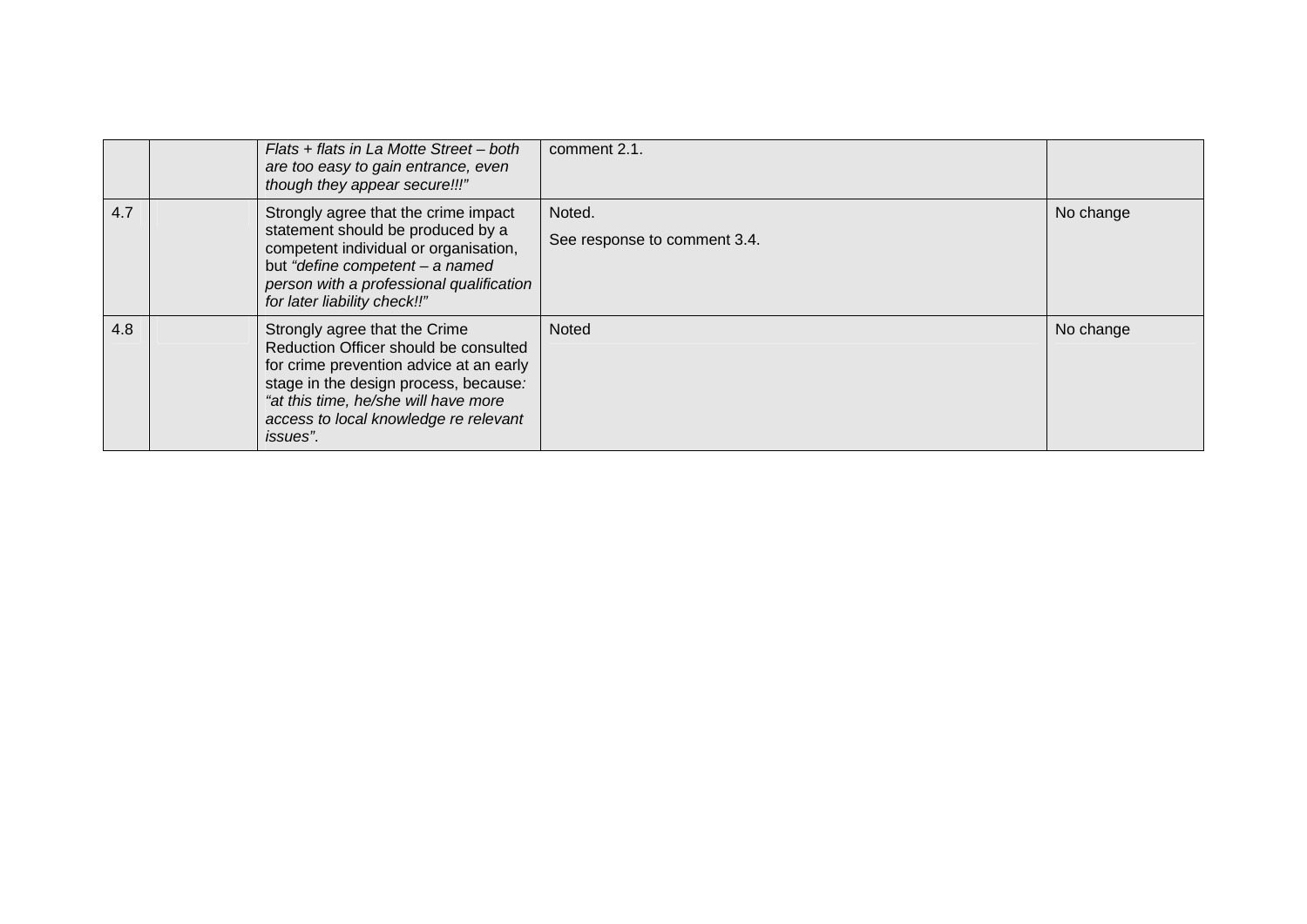# **C) Response to comments from key consultees**

| No. | <b>Consultee</b>                                                     | <b>Comments</b>                                                                                                                                                                    | <b>Officer Response</b>                                                                                                                                                                                                                         | Minister's<br><b>Decision</b> |
|-----|----------------------------------------------------------------------|------------------------------------------------------------------------------------------------------------------------------------------------------------------------------------|-------------------------------------------------------------------------------------------------------------------------------------------------------------------------------------------------------------------------------------------------|-------------------------------|
| 1.  | Crime<br>Reduction<br><b>Officer (States</b><br>of Jersey<br>Police) | "I have read the document and am<br>very happy with the content"                                                                                                                   | Support welcomed.                                                                                                                                                                                                                               | No change                     |
|     | Crime<br>Reduction<br>Officer                                        | He advised of a new interactive<br>Secured by Design tool, which is<br>publicly available and intended to be<br>used alongside the Secured By<br>Design New Homes 2010 document.   | Reference will be made to this in the forthcoming guidance on 'Design<br>for homes'.                                                                                                                                                            | No change                     |
| 2.  | CO, Home<br>Affairs                                                  | No specific comments have been<br>made, although he advised he would<br>bring the SPG to the Police's<br>attention.                                                                | No comment                                                                                                                                                                                                                                      | No change                     |
| 3.  | Environment<br>Scrutiny<br>Panel                                     | No comments received                                                                                                                                                               | No comment                                                                                                                                                                                                                                      | No change                     |
| 4.  | Parish of St.<br>Helier                                              | The matter was discussed by the<br>Roads Committee. They have no<br>comments to make, but "are pleased<br>to support the supplementary<br>planning guidance".                      | Support welcomed                                                                                                                                                                                                                                | No change                     |
| 5.  | <b>AJA President</b>                                                 | No comments received from the<br>Association, but the President<br>circulated the SPG to individual AJA<br>Members. Prior to this, he drew<br>attention to para. 8.2, which states | The president was advised that a "competent individual/organisation is<br>simply meant to refer to a person or body that has the necessary<br>knowledge and ability to:<br>understand the crime and disorder issues involved;<br>$\blacksquare$ | No change                     |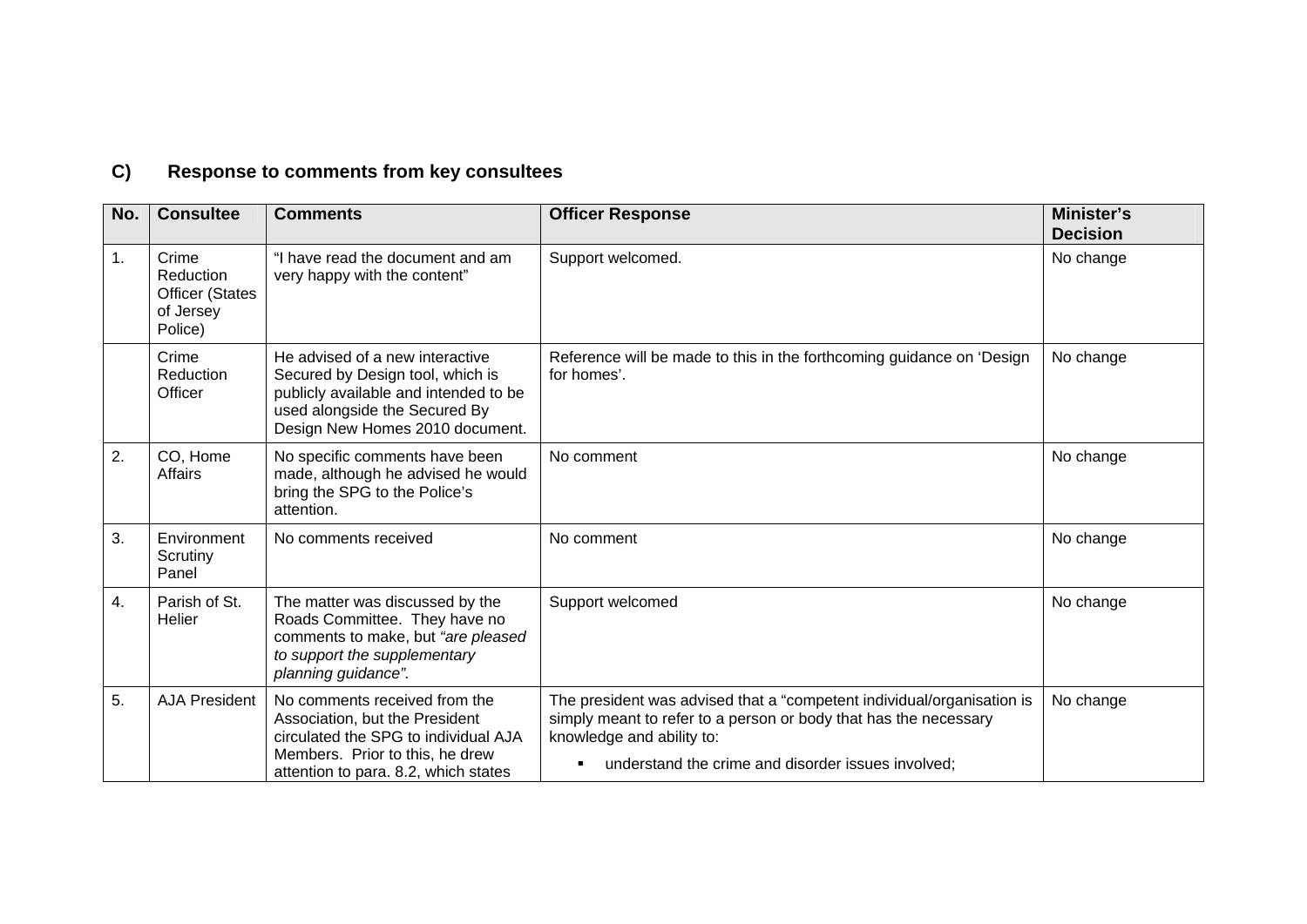|    |                                                  | "The statement itself should be<br>produced by a competent individual /<br>organisation". He queried;<br>whom the Department will<br>accept as a competent<br>individual/organisation? and<br>what will be the criteria for<br>such being deemed to be<br>competent? | assess how to address them through well-tested design<br>$\blacksquare$<br>principles; and<br>clearly explain the issues and proposed solutions in an<br>$\blacksquare$<br>evidence-based crime impact statement (i.e. which reflects the<br>format included in the draft SPG).<br>It is thought that most AJA members could be described as competent<br>in this regard. Most should be aware of the principles of designing out<br>crime, which now need proper consideration as a built-in requirement<br>of Island Plan policies GD1 and GD7. These principles are currently<br>promoted by the Crime Reduction Officer and are expressed in certain<br>key documents, including, most notably, 'Safer Places: the planning<br>system and crime prevention' (2004), ODPM. |           |
|----|--------------------------------------------------|----------------------------------------------------------------------------------------------------------------------------------------------------------------------------------------------------------------------------------------------------------------------|-------------------------------------------------------------------------------------------------------------------------------------------------------------------------------------------------------------------------------------------------------------------------------------------------------------------------------------------------------------------------------------------------------------------------------------------------------------------------------------------------------------------------------------------------------------------------------------------------------------------------------------------------------------------------------------------------------------------------------------------------------------------------------|-----------|
| 6. | Jersey<br>Construction<br>Council                | No comments received.                                                                                                                                                                                                                                                | No comment                                                                                                                                                                                                                                                                                                                                                                                                                                                                                                                                                                                                                                                                                                                                                                    | No change |
| 7. | Jersey<br>Chamber of<br>Commerce                 | No comments received                                                                                                                                                                                                                                                 | No comment                                                                                                                                                                                                                                                                                                                                                                                                                                                                                                                                                                                                                                                                                                                                                                    | No change |
| 8. | <b>CO Transport</b><br>and Technical<br>Services | No comments received                                                                                                                                                                                                                                                 | No comment                                                                                                                                                                                                                                                                                                                                                                                                                                                                                                                                                                                                                                                                                                                                                                    | No change |
| 9. | Development<br>Control                           | Queried whether the Crime<br>Reduction Unit should receive a<br>weekly applications list to scan for<br>any proposals it may wish to<br>comment on (in addition to<br>applications requiring a crime impact<br>statement).                                           | The Crime Reduction Officer has confirmed that he would be happy to<br>receive a weekly applications list.                                                                                                                                                                                                                                                                                                                                                                                                                                                                                                                                                                                                                                                                    | No change |
|    | Development<br>Control                           | Queried in relation to para. 6.1<br>whether crime impact statements<br>should be required for all proposed                                                                                                                                                           | The Crime Reduction Officer is of the opinion that it will be simpler and<br>easier to require crime impact statements for all developments<br>involving the sale of food and drinks for consumption on the premises.                                                                                                                                                                                                                                                                                                                                                                                                                                                                                                                                                         | No change |